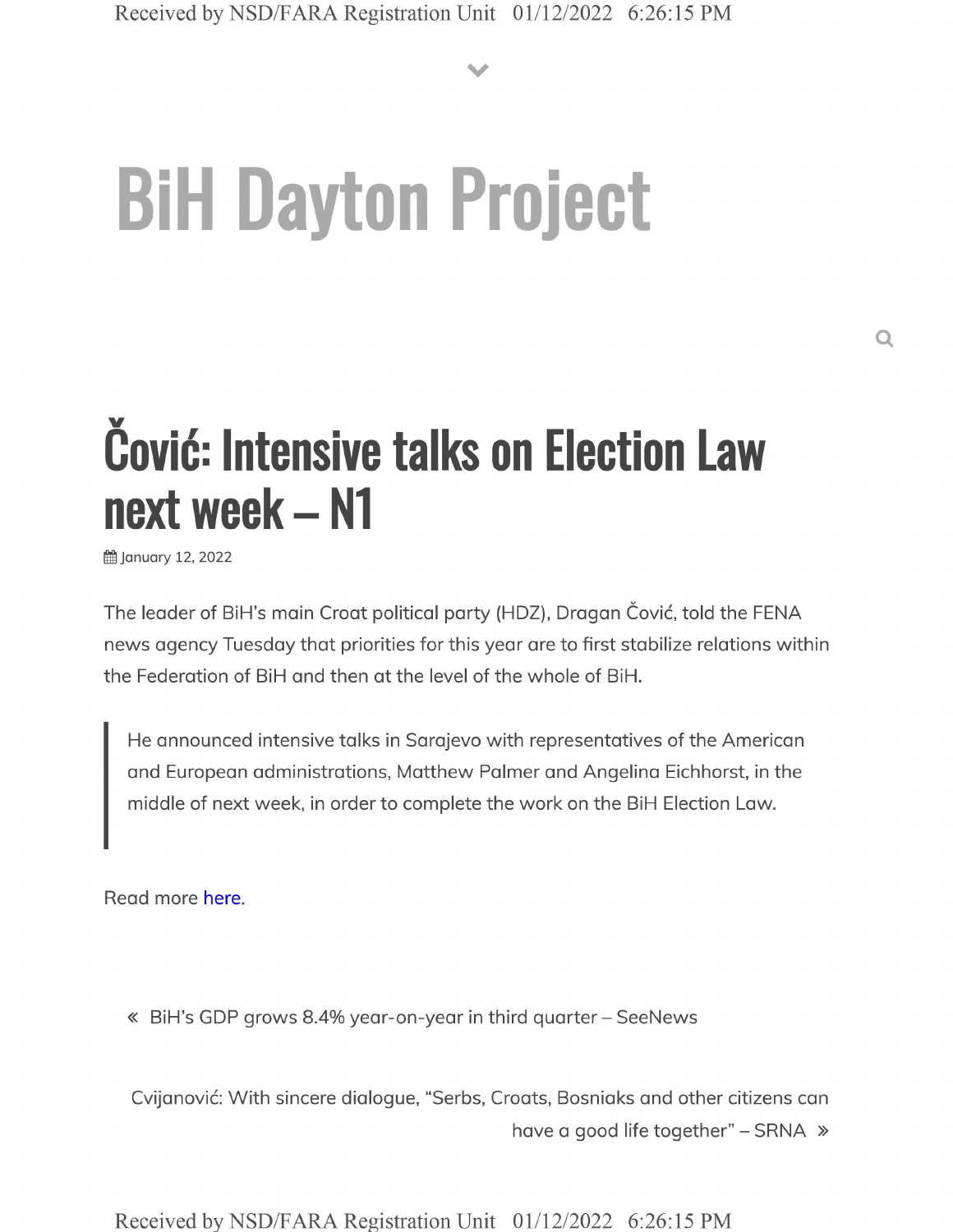### **RELATED POSTS**



**Cvijanovic: With sincere dialogue, "Serbs, Croats, Bosniaks and other citizens can have a good life together" - SRNA**

**的January 12, 2022** 



#### **BiH's GDP grows 8.4% year-on-year in third quarter - SeeNews**

**的December 31, 2021**